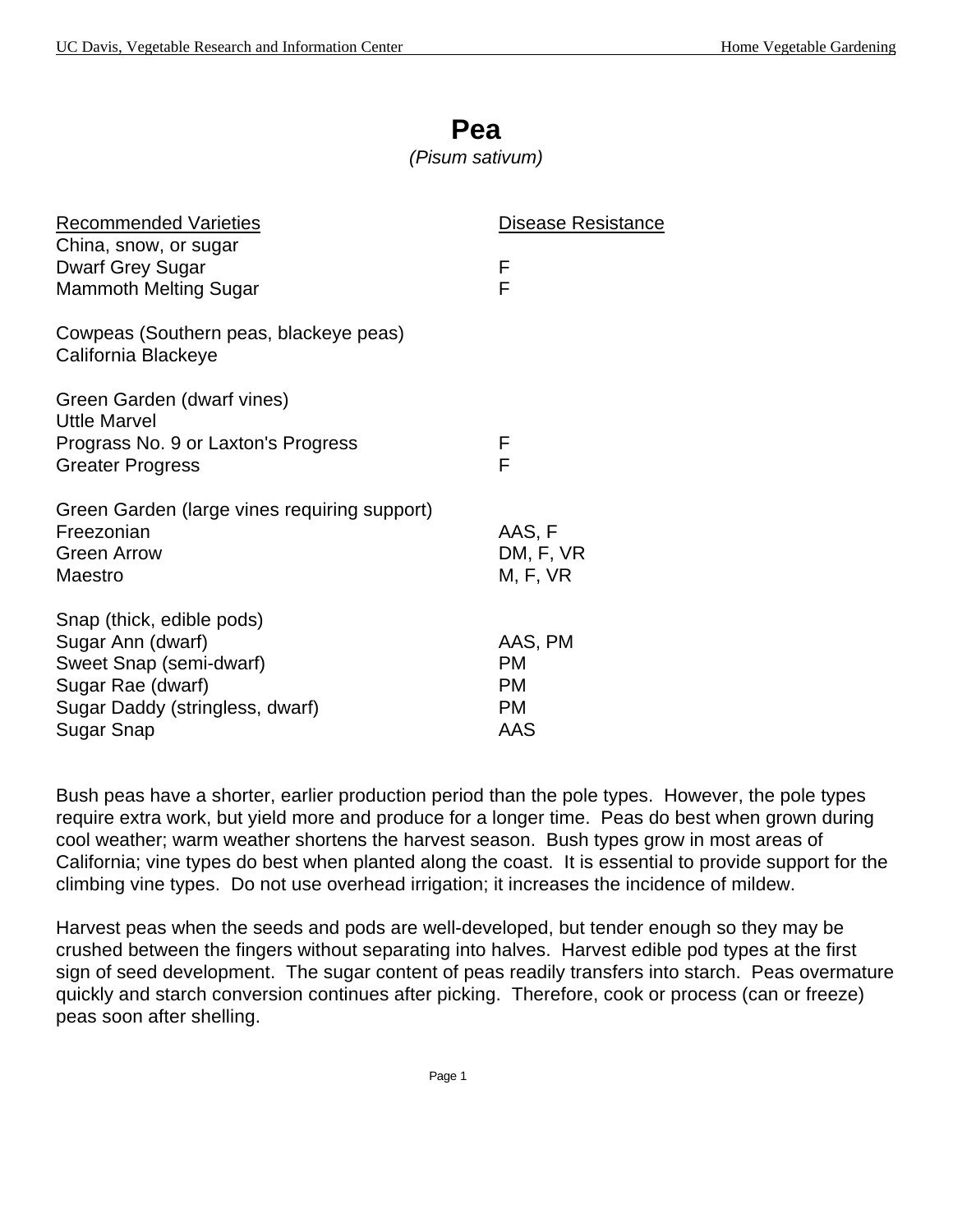## **Nutritional Value of Peas**

| Serving size:        | 1/2 cup, boiled  | <b>Primary Nutrients</b> |                   | %RDA(m) | %RDA(f)            |
|----------------------|------------------|--------------------------|-------------------|---------|--------------------|
| Calories             | 67               | <b>Folic Acid</b>        | $51 \text{ mg}$   | 26      | 28                 |
| Fat                  | 0.2 <sub>g</sub> | Vitamin C                | $11 \text{ mg}$   | 18      | 18                 |
| Calories from fat    | 2%               | Thiamine                 | $0.21$ mg         | 14      | 19                 |
| Cholesterol          | 0                | Iron                     | $1.24 \text{ mg}$ | 12      | 8                  |
| Sodium               | $2 \, mg$        | Magnesium                | 31 mg             | 9       | 11                 |
| Protein              | 4.3 <sub>g</sub> | <b>Niacin</b>            | 1.6 <sub>mg</sub> | 8.4     | 11                 |
| Carbohydrate         | 12.5 g           | Vitamin B6               | $0.17$ mg         | 8.5     | 11                 |
| <b>Dietary Fiber</b> | 2.2 g            | <b>Riboflavin</b>        | $0.12$ mg         |         | 9                  |
|                      |                  |                          |                   |         | % Min. Requirement |
|                      |                  | Potassium                | $217 \text{ mg}$  |         | 6                  |

## **Problem Diagnosis for Pea**

| <b>What the Problem</b><br><b>Looks Like</b>                                                        | <b>Probable Cause</b> | <b>Comments</b> |
|-----------------------------------------------------------------------------------------------------|-----------------------|-----------------|
| Deformed pods.<br>Surface scarring of pods                                                          | <b>Thrips</b>         | Control weeds   |
| Leaves, stems covered with sticky<br>honeydew, black sooty mold                                     | Aphids                |                 |
| Holes in leaves. Black-spotted,<br>greenish-yellow beetles present                                  | Cucumber beetles      |                 |
| Leaves skeletonized. Groups of<br>tiny caterpillars feed together                                   | Armyworrns            |                 |
| Very fine, whitish to yellowish<br>stippling on upper leaf surface.<br>Fine webbing on undersurface | Spider miles          |                 |
| Winding white trails mined in<br>leaves, stems, or pods.                                            | Leafminers            |                 |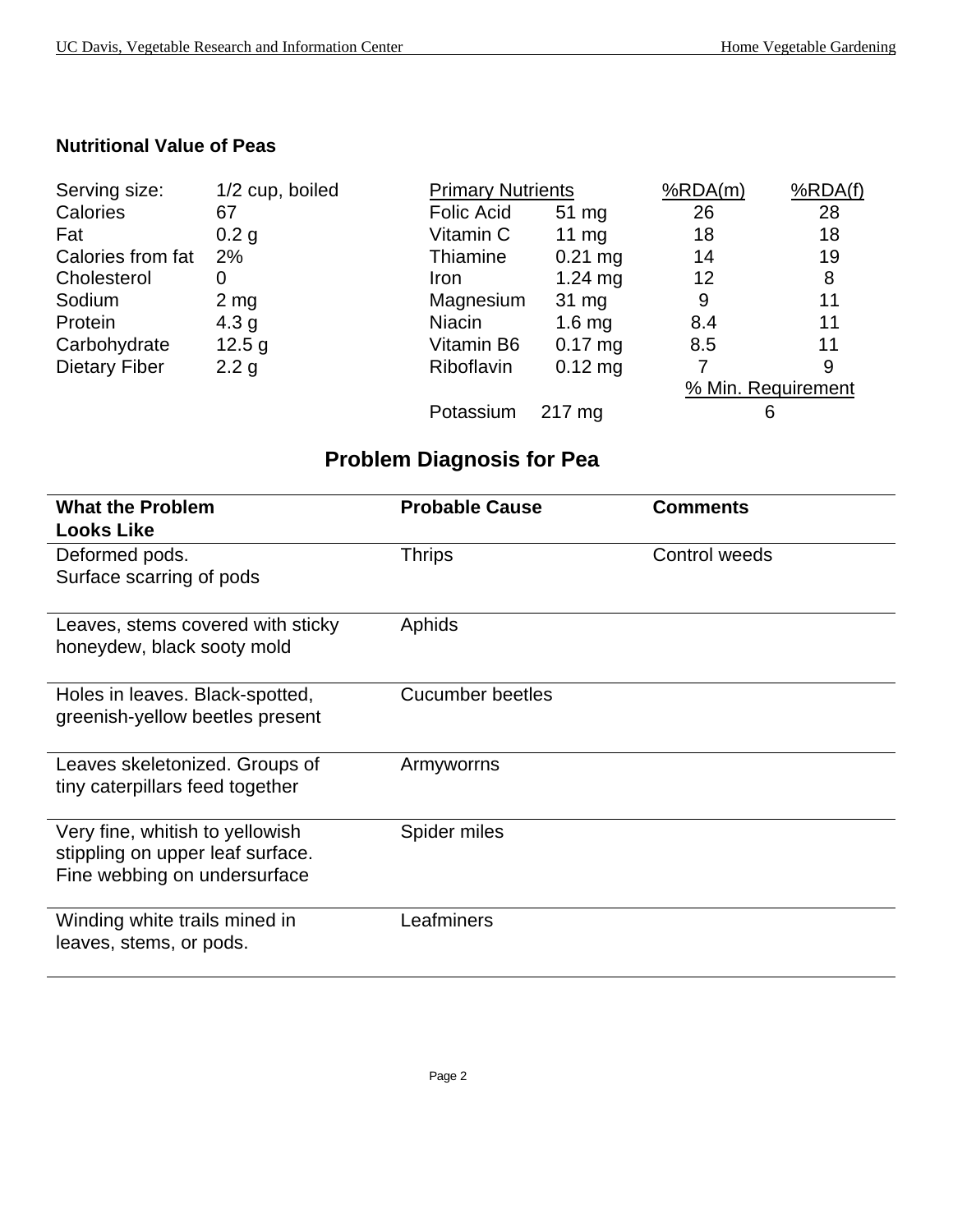| <b>What the Problem</b><br><b>Looks Like</b>                                                                                                       | <b>Probable Cause</b>                                   | <b>Comments</b>                                                                                                                |
|----------------------------------------------------------------------------------------------------------------------------------------------------|---------------------------------------------------------|--------------------------------------------------------------------------------------------------------------------------------|
| Semi-circular notches on leaf<br>margins. Young plants may be<br>chewed off at ground level                                                        | Pea leaf weevil<br>adults                               | When plants have grown<br>past the 6-leaf stage,<br>treatment is not necessary                                                 |
| Leaves with white-purple cottony<br>growth on undersides only. Tops of<br>leaves have yellow blotches. Dark<br>spots on pods; plants water-soaked. | Downy mildew<br>Caused by a soil<br>or seedborne fungus |                                                                                                                                |
| White powdery growth on top sides<br>of leaves. Leaves curled, dried out.                                                                          | Powdery mildew<br>Caused by a fungus                    | Favored by warm, dry days<br>and cool, damp nights.<br>Remove plant debris to<br>destroy overwintering<br>fungus.              |
| New growth distorted, curled,<br>mottled. Pods distorted.<br>Plants may die.                                                                       | Virus disease<br>Usually spread<br>by aphids.           | Plant resistant varieties.<br>Remove and destroy<br>infested plants as soon as<br>possible. Control weeds.<br>Control insects. |
| Yellowing of lower leaves.<br>Stunted growth. Cross section<br>of lower part of stem may show<br>reddish-orange discoloration.                     | <b>Fusarium wilt</b><br>Caused by soilborne<br>fungus.  | Pull up, destroy Infected<br>plants. Do not replant peas<br>in same soil for 5 - 10<br>years. Rotate crops.                    |
| Plants stunted. Vines off-color.<br>Roots rotted or absent. Occurs<br>in patches along rows.                                                       | Root rot complex<br>Associated with low<br>or wet spots | Raised beds improve<br>drainage. Rotate crops.<br>Avoid wet soil or low areas<br>where water collects.                         |

## **Problem Diagnosis for Pea (continued)**